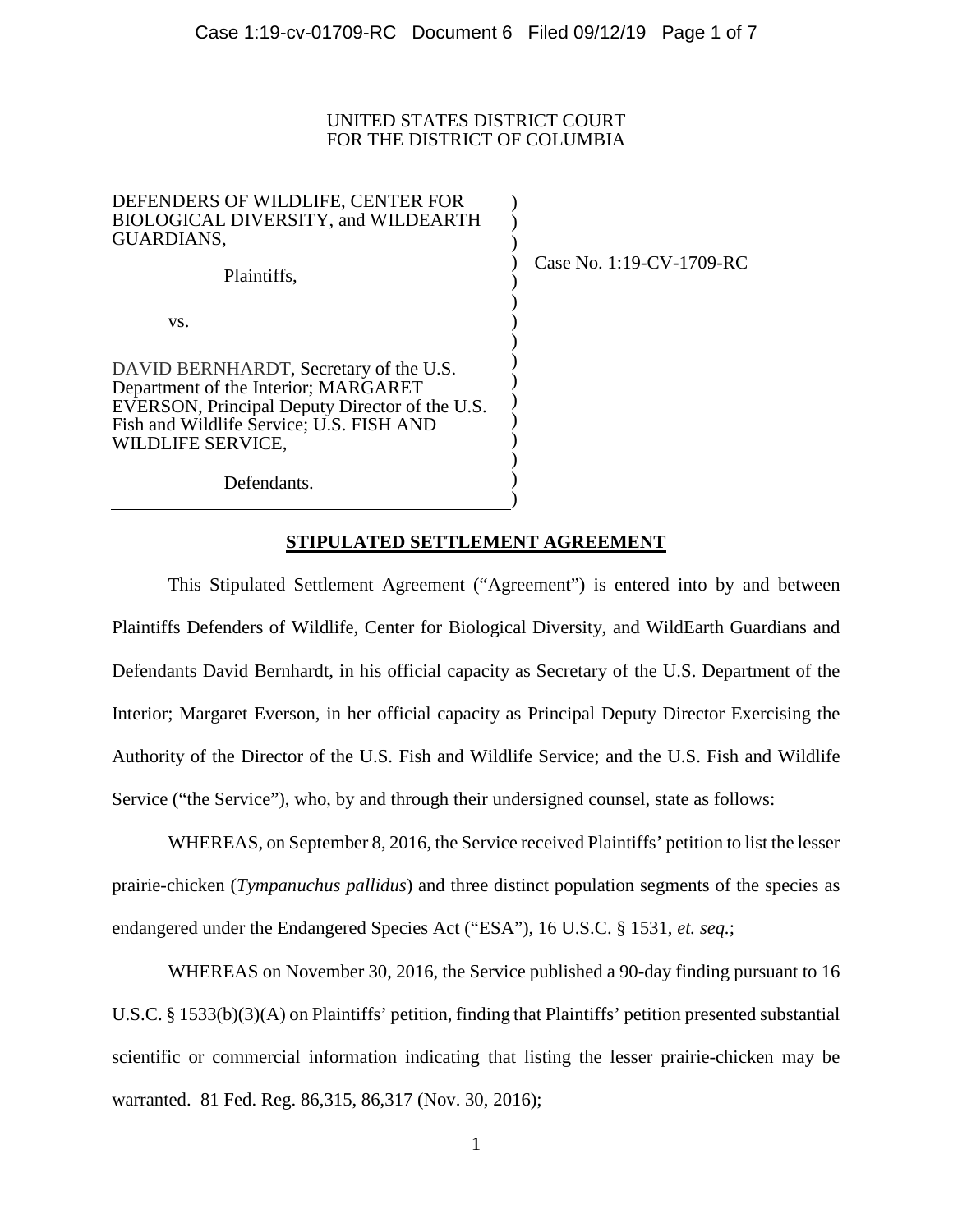### Case 1:19-cv-01709-RC Document 6 Filed 09/12/19 Page 2 of 7

WHEREAS the Service has not yet issued a 12-month finding under 16 U.S.C. § 1533(b)(3)(B) on Plaintiffs' petition;

WHEREAS, on February 14, 2019, Plaintiffs sent Defendants a letter entitled "Sixty-Day Notice of Intent To Sue for Failure to Issue a 12-Month Finding on a Petition to List the Lesser Prairie Chicken as Endangered or Threatened Under the Endangered Species Act";

WHEREAS, on June 4, 2019, Defendants responded to the February 14, 2019, letter;

WHEREAS, on June 12, 2019, Plaintiffs filed their Complaint for Declaratory and Injunctive Relief, ECF No. 1, initiating the above-captioned action to compel the Service to issue a 12-month finding pursuant to 16 U.S.C.  $\S$  1533(b)(3)(B);

WHEREAS Plaintiffs allege Defendants have violated their duty to meet the ESA deadline to make a 12-month finding in response to Plaintiffs' petition to list the lesser prairie-chicken as endangered under the ESA;

WHEREAS the parties, through their authorized representatives, and without any admission or final adjudication of the issues of fact or law with respect to Plaintiffs' claims, have negotiated a settlement that they consider to be in the public interest and a just, fair, adequate, and equitable resolution of the disputes set forth in Plaintiffs' complaint;

WHEREAS the parties desire to compromise and settle Plaintiffs' claim according to the terms set forth below, and thus agree hereto to the entry of this Stipulated Agreement:

1. No later than May 26, 2021, the Service shall submit to the *Federal Register* for publication a 12-month finding as to whether the petitioned action is (a) not warranted; (b) warranted; or (c) warranted but precluded by other pending proposals, pursuant to 16 U.S.C.  $§$  1533(b)(3)(B).

2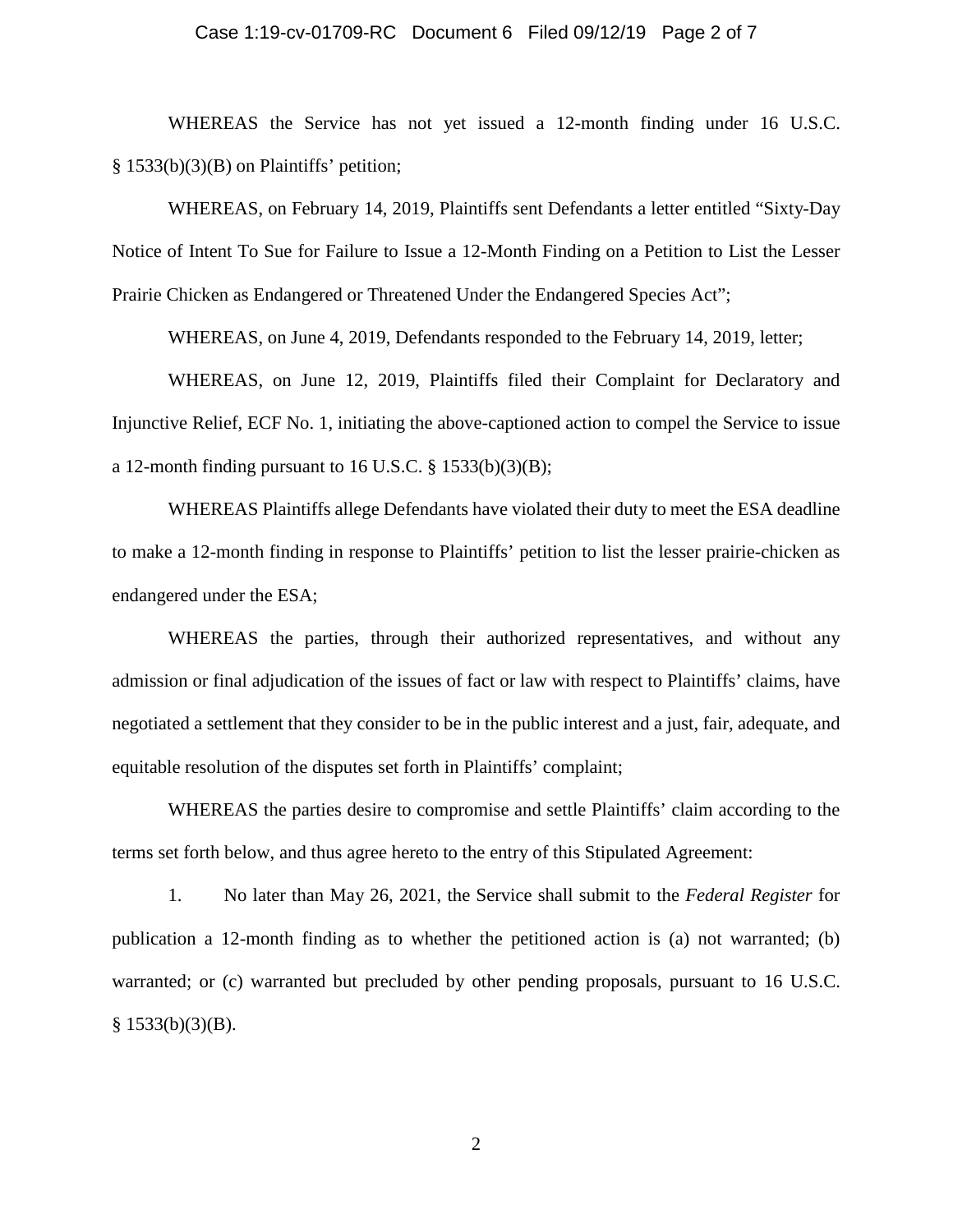### Case 1:19-cv-01709-RC Document 6 Filed 09/12/19 Page 3 of 7

2. No party shall use this Agreement or the terms herein as evidence of what does or does not constitute a reasonable timeline for issuing a 12-month finding under 16 U.S.C. § 1533(b)(3)(B) in any other proceeding regarding the Service's implementation of the ESA.

3. The Order entering this Agreement may be modified by the Court upon good cause shown, consistent with the Federal Rules of Civil Procedure, by written stipulation between the parties filed with and approved by the Court, or upon written motion filed by one of the parties and granted by the Court. In the event that either party seeks to modify the terms of this Agreement, including the deadline specified in Paragraph 1, or in the event of a dispute arising out of or relating to this Agreement, or in the event that either party believes that the other party has failed to comply with any term or condition of this Agreement, the party seeking the modification, raising the dispute, or seeking enforcement shall provide the other party with notice of the claim or modification. The parties agree that they will meet and confer (either telephonically or in person) at the earliest possible time in a good-faith effort to resolve the claim before seeking relief from the Court. If the parties are unable to resolve the claim themselves, either party may seek relief from the Court. In the event that Defendants fail to meet the deadline in Paragraph 1 and have not sought to modify it, Plaintiffs' first remedy shall be a motion to enforce the terms of this Agreement. This Agreement shall not, in the first instance, be enforceable through a proceeding for contempt of court.

4. No provision of this Agreement shall be interpreted as, or constitute, a commitment or requirement that Defendants take action in contravention of the ESA, the Administrative Procedure Act ("APA"), or any other law or regulation, either substantive or procedural. Nothing in this Agreement shall be construed to limit or modify the discretion accorded to Defendants by the ESA, the APA, or general principles of administrative law with respect to the procedures to be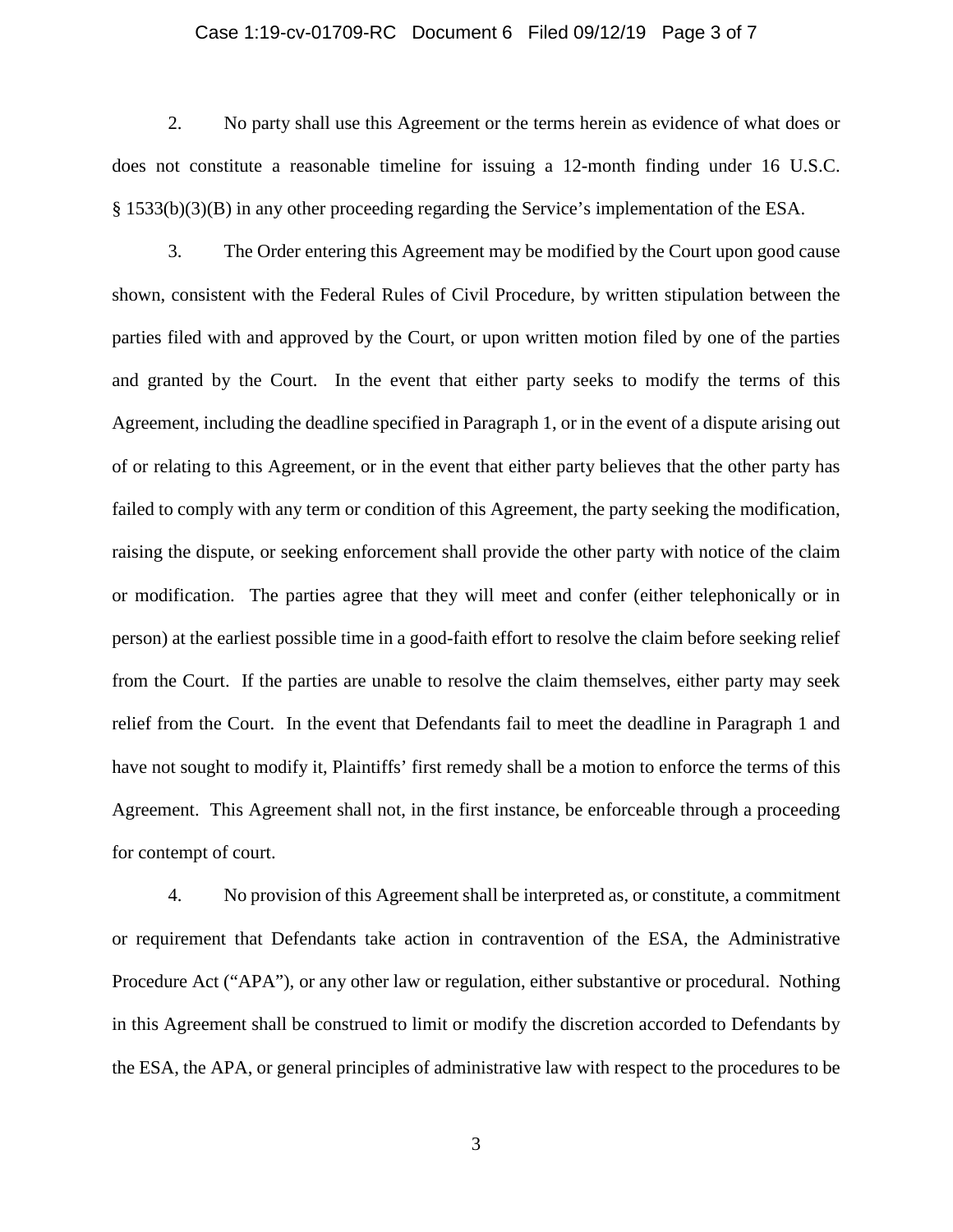### Case 1:19-cv-01709-RC Document 6 Filed 09/12/19 Page 4 of 7

followed in making any determination required herein, or as to the substance of any final determination. To challenge any determination issued pursuant to Paragraph 1, Plaintiffs must file a separate action. Defendants reserve the right to raise any applicable claims or defenses to such challenges.

5. Plaintiffs agree to release all claims, demands, rights, and causes of action for attorneys' fees and costs incurred in connection with the above captioned litigation pursuant to the ESA, 16 U.S.C. § 1540(g), and/or any other statute and/or common law theory, through and including the date of this agreement. Plaintiff's agreement to so limit its release of their claim for attorneys' fees is expressly limited to this action and does not apply to any other litigation including but not limited to any future litigation regarding the lesser prairie-chicken.

6. Plaintiff reserves the right to seek additional fees and costs incurred subsequent to this Agreement arising from a need to enforce or defend against efforts to modify the deadline in Paragraph 1, or for any other unforeseen continuation of this action. Defendants reserve the right to contest fees claimed by Plaintiff or Plaintiff's counsel, including hourly rates and the number of hours billed, in any future litigation. Further, this Agreement as to attorneys' fees and costs has no precedential value and shall not be used as evidence in any other attorneys' fees litigation.

7. Nothing in this Agreement shall be construed or offered as evidence in any proceeding as an admission or concession of any wrongdoing, liability, or any issue of fact or law concerning the claims settled under this Agreement or any similar claims brought in the future by any other party. Except as expressly provided in this Agreement, none of the parties waives or relinquishes any legal rights, claims or defenses it may have. This Agreement is executed for the purpose of settling Plaintiffs' Complaint, and nothing herein shall be construed as precedent having preclusive effect in any other context.

4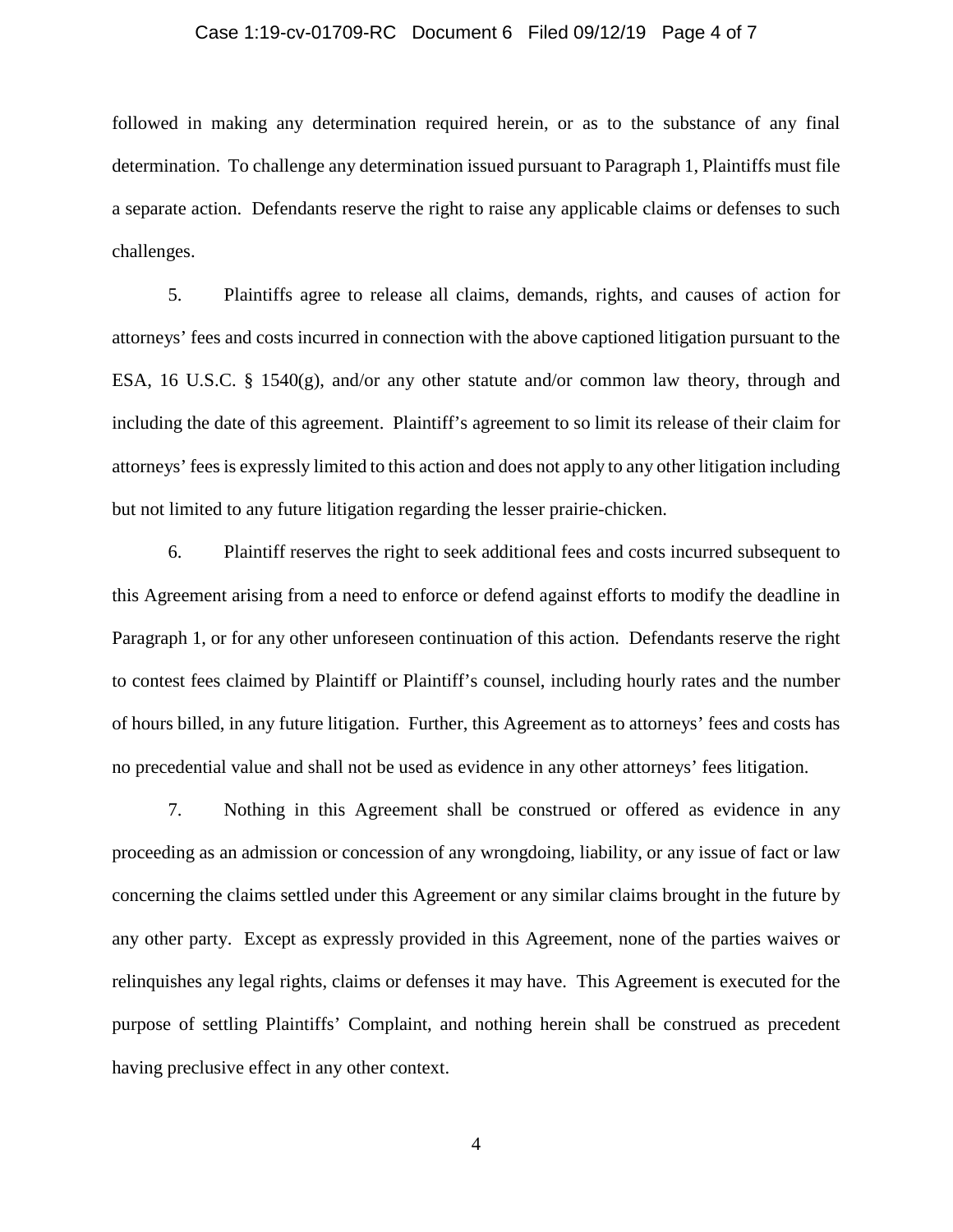### Case 1:19-cv-01709-RC Document 6 Filed 09/12/19 Page 5 of 7

8. Nothing in this Agreement shall be interpreted as, or shall constitute, a requirement that Defendants take any action in contravention of the Anti-Deficiency Act, 31 U.S.C. § 1341, or any other appropriations law.

9. The parties agree that this Agreement was negotiated in good faith and that it constitutes a settlement of claims that were disputed by the parties. By entering into this Agreement, the parties do not waive any claim or defense except as expressly stated herein. The Agreement contains all of the agreement between the parties, and is intended to be the final and sole agreement between the parties. The parties agree that any prior or contemporaneous representations or understanding not explicitly contained in this written Agreement, whether written or oral, are of no further legal or equitable force or effect.

10. The undersigned representatives of each party certify that they are fully authorized by the party or parties they represent to agree to the Court's entry of the terms and conditions of this Agreement and do hereby agree to the terms herein.

11. The terms of this Agreement shall become effective upon entry of an Order by the Court ratifying the Agreement.

12. Upon adoption of this Agreement by the Court, all counts of Plaintiffs' Complaint shall be dismissed with prejudice. Notwithstanding the dismissal of this action, however, the parties hereby stipulate and respectfully request that the Court retain jurisdiction to oversee compliance with the terms of this Agreement and to resolve any motions to modify such terms*. See Kokkonen v. Guardian Life Ins. Co. of Am.*, 511 U.S. 375 (1994).

5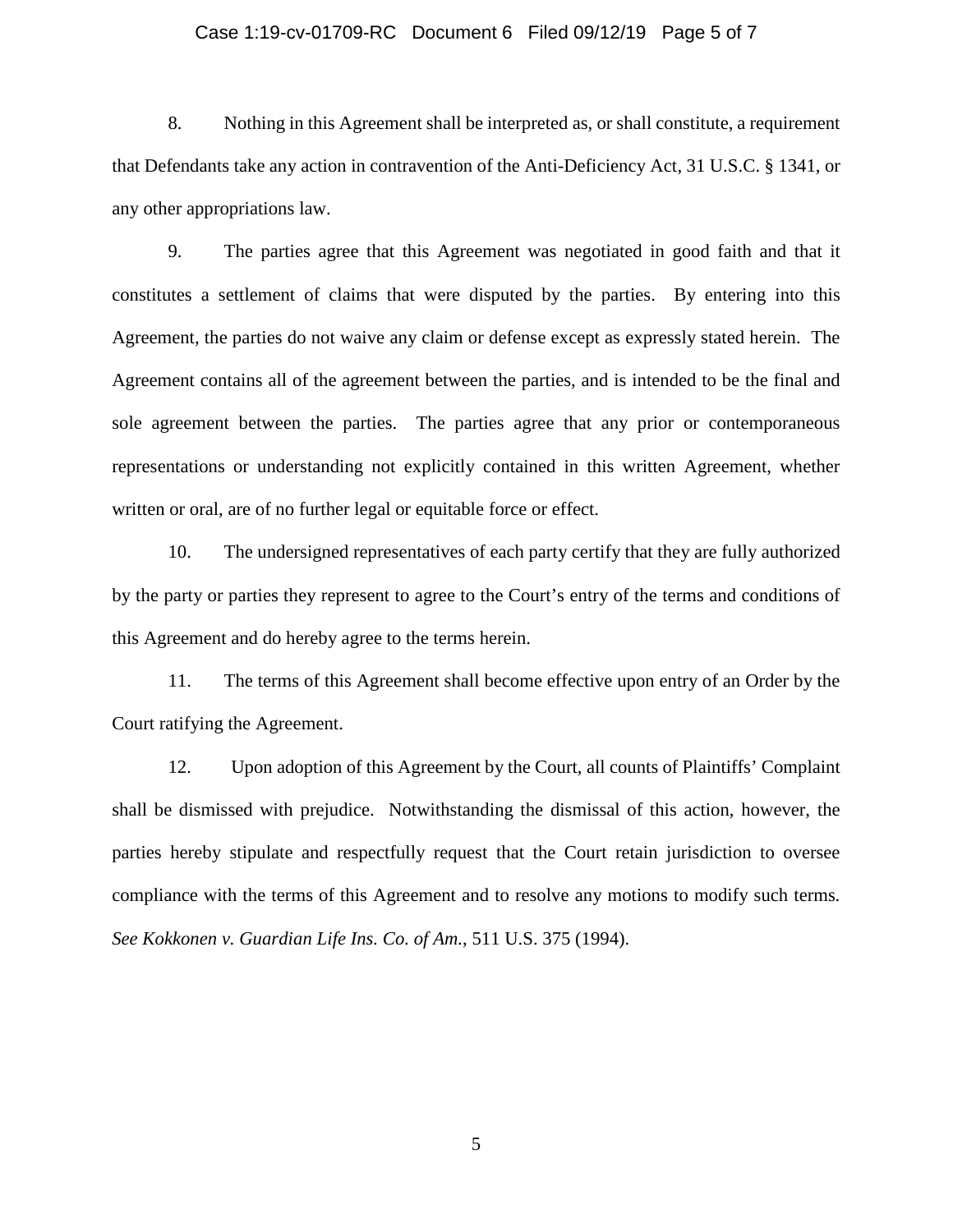Respectfully submitted this 12th day of September, 2019.

JEAN E. WILLIAMS Deputy Assistant Attorney General U.S. Department of Justice Environment and Natural Resources Division SETH M. BARSKY, Section Chief MEREDITH L. FLAX, Asst. Section Chief

*/s/ Devon Lea Flanagan* DEVON LEA FLANAGAN Trial Attorney, D.C. Bar No. 1022195 Wildlife and Marine Resources Section Ben Franklin Station P. O. Box 7611 Washington, D.C. 20044-7611 (202) 305-0201 (tel.) (202) 305-0275 (fax) devon.flanagan@usdoj.gov

*Attorneys for Defendants*

*/s/ Jason C. Rylander*  JASON C. RYLANDER Defenders of Wildlife 1130 17th Street, NW Washington, D.C. 20036 202-682-9400 x. 145

*Attorney for Plaintiffs*

# **IT IS SO ORDERED.**

**Dated: \_\_\_\_\_\_\_\_\_\_\_\_\_\_\_\_\_ Signed by: \_\_\_\_\_\_\_\_\_\_\_\_\_\_\_\_\_\_\_\_\_\_\_\_\_\_\_**

**Hon. Rudolph Contreras United States District Judge**